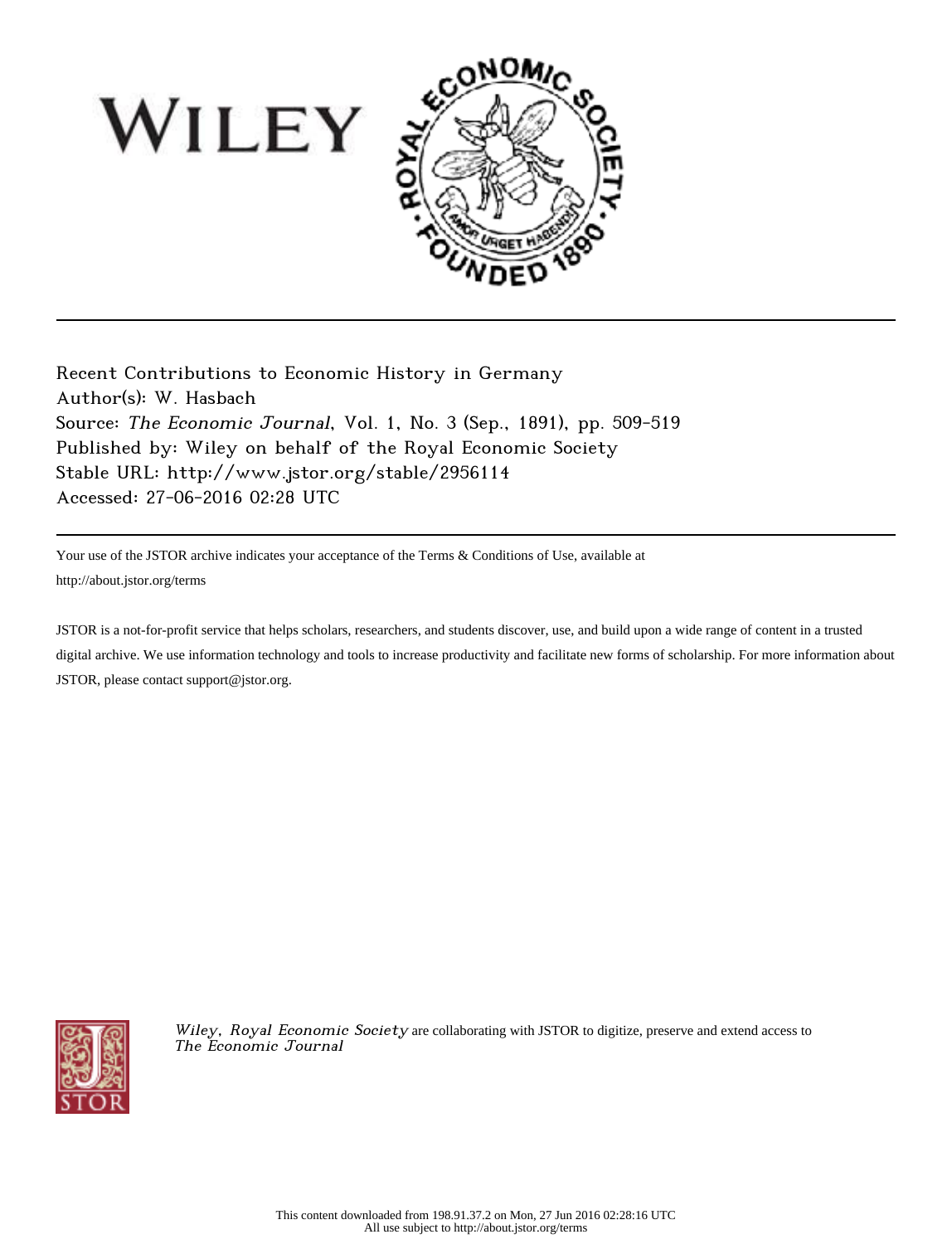## RECENT CONTRIBUTIONS TO ECONOMIC HISTORY IN  $\alpha$  the  $\alpha$  in the history of property by Felix;  $\alpha$  passes in the history of passes in the history of passes in the history of passes in the history of passes in the history of passes in the history of passes in the h over the writings of Adler and Rosenthal on the organization of

WHEN I promised the Editor of the Economic Journal to give in one short essay a survey of the growth during the last few years of the literature of economic history in Germany, I believed it would be possible to condense within these narrow limits an epitome of the contents of each book, and briefly to indicate its special characteristics. To accomplish this I have confined myself generally to the last six years, 1885-90. I have eliminated all works of a strictly statistical, or strictly sociological nature, as for instance that by Lippert on the history of the family and the investigations in the history of property by Felix; I pass over the writings of Adler and Rosenthal on the organization of the State-administration in Austria; I do not mention even Roscher's essays on the typical features of certain political constitutions  $(Nature here)$ —even though they brilliantly illustrate his method. And yet there still remains so large a number of publications calling for notice, that I shall be content if, by classifying them accurately and giving a few words of dereconstruct and accurately and giving a lew words of de- $\frac{1}{1}$ , which mode important, range enect sometime for the

Beginning with researches in the borderland of our subject, we come first to a series of articles by Schmoller, which he has been publishing since 1889 in his *Jahrbuch*, treating of the phenomena of the division of labour and of the function of the entrepreneur, both of which he interprets in the light of historical development. In so doing he opens up an interesting perspective of what might be made of a theory of political economy upon a basis of historical sociology.

Turning from a confessed attempt to found afresh as well as reconstruct an existing science, we are confronted by efforts to instil a new spirit into the modern science of finance, which has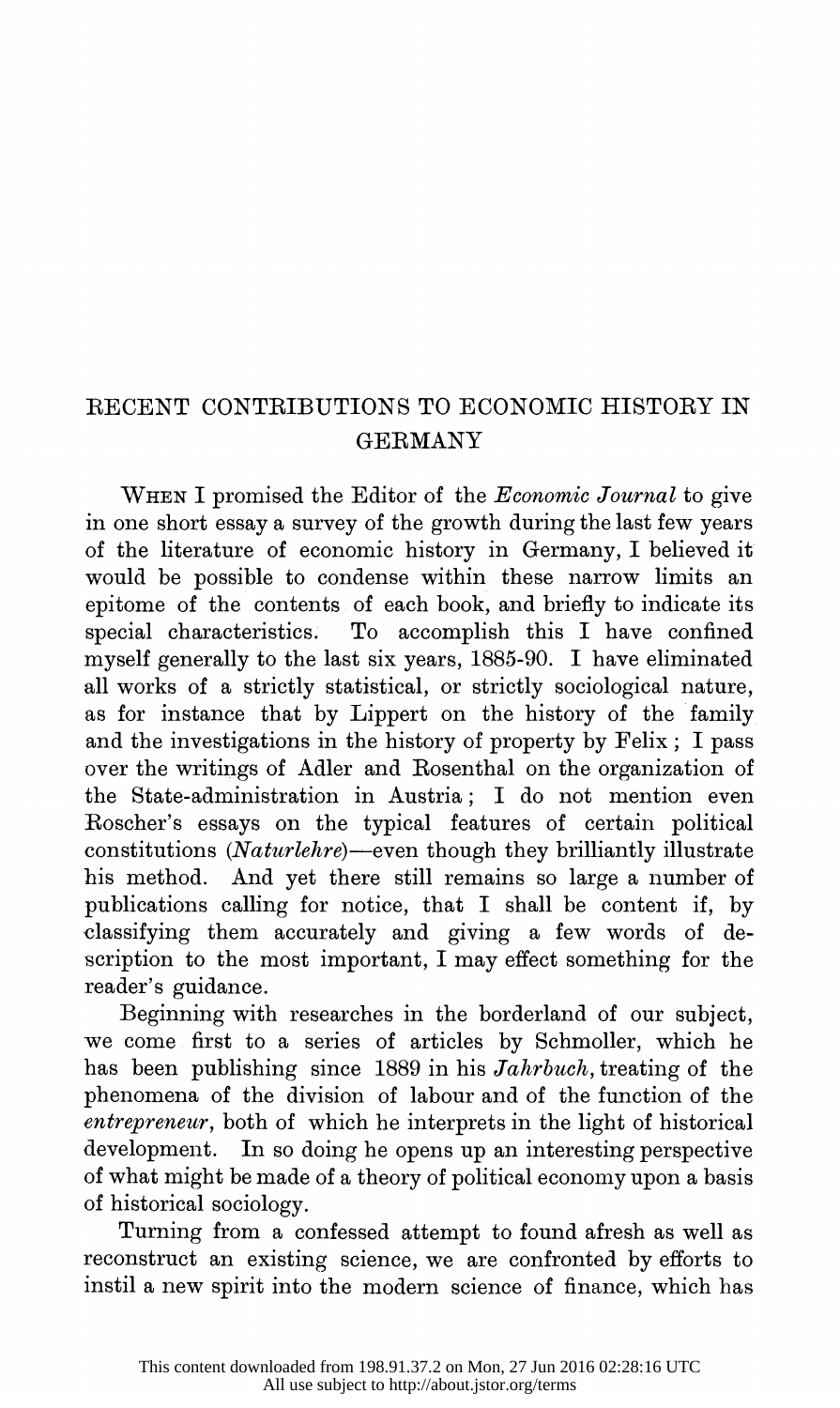won such ardent disciples in Germany since the days of the ' cameralists ' (political scientists). Putting aside the older work of the lately deceased Lorenz von Stein, now in its fifth edition, I proceed to mention Roscher's Text-book of the Science of Finance 1 (1886), the method of which follows, as far as is possible, the order of economic evolution in the body-politic and which is replete with data of historic life and thought. The Science of Finance<sup>2</sup> (1889) by Gustav Cohn, as well as his somewhat earlier work, Principles of Political Economy<sup>3</sup> (1885), exhibit the historical, and especially the ethical, tendencies in the development of political economy. Adolf Wagner himself, the author of the most scholarly and fundamental work on finance in the German language, while not belonging to the Historical School, has done justice as ever to this as to other forms of scientific effort, by compiling a history of taxation in the ancient world, and in Germany, France, and Great Britain in mediaval and modern times (1889). This remarkable production forms part of his text-book.<sup>4</sup> Akin to these is a suggestive book by Vocke, the esteemed historian of British taxation, entitled Contributions, Imposts and Taxes in their Historical and Ethical  $Aspects<sup>5</sup> (1887), and which might otherwise be called the philosophy$ of the history of public contributions. It is possible that the author's preference for direct taxation has augmented the difficul ties in the way of an absolutely disinterested consideration of the course of history, as well as of an unprejudiced judgment of other theories.

However that may be, the first volume of von Böhm-Bawerk's History and Criticism of the Theory of Interest<sup>6</sup> (1884), is the work of a clear-headed, unbiassed historian of economic doctrines. Moreover an excellent history of the economic doc trines of price is to be found in a book On the Theory of Price<sup>7</sup> (1889), by Zuckerkandl, and a very interesting and incisive inquiry by Soetbeer into The Attitude of Socialists towards the Malthusian Theory of Population<sup>8</sup> (1886).

 Greater labours even have been expended on the history of economic literature. Two Spanish Mercantilists<sup>9</sup> (1886), viz.-

<sup>1</sup> System der Finanzwissenschaft. 2 System der Finanzwissenschaft.

<sup>3</sup> Grundlegung der Nationalökonomie.

<sup>4</sup> Lehrbuch der politischen Oekonomie; Finanzwissenschaft; dritter Theil; specielle Steuerlehre.

<sup>5</sup> Die Abgaben, Auflagen und die Steuer vom Standpunkte der Geschichte und der Sittlichkeit.

 $6$  Geschichte und Kritik der Kapitalzinstheorien.  $7$  Zur Theorie des Preises.

8 Die Stellung der Socialisten zur Malthusischen Beviilkerungstheorie.

9 Ziwei spanische Merkantilisten.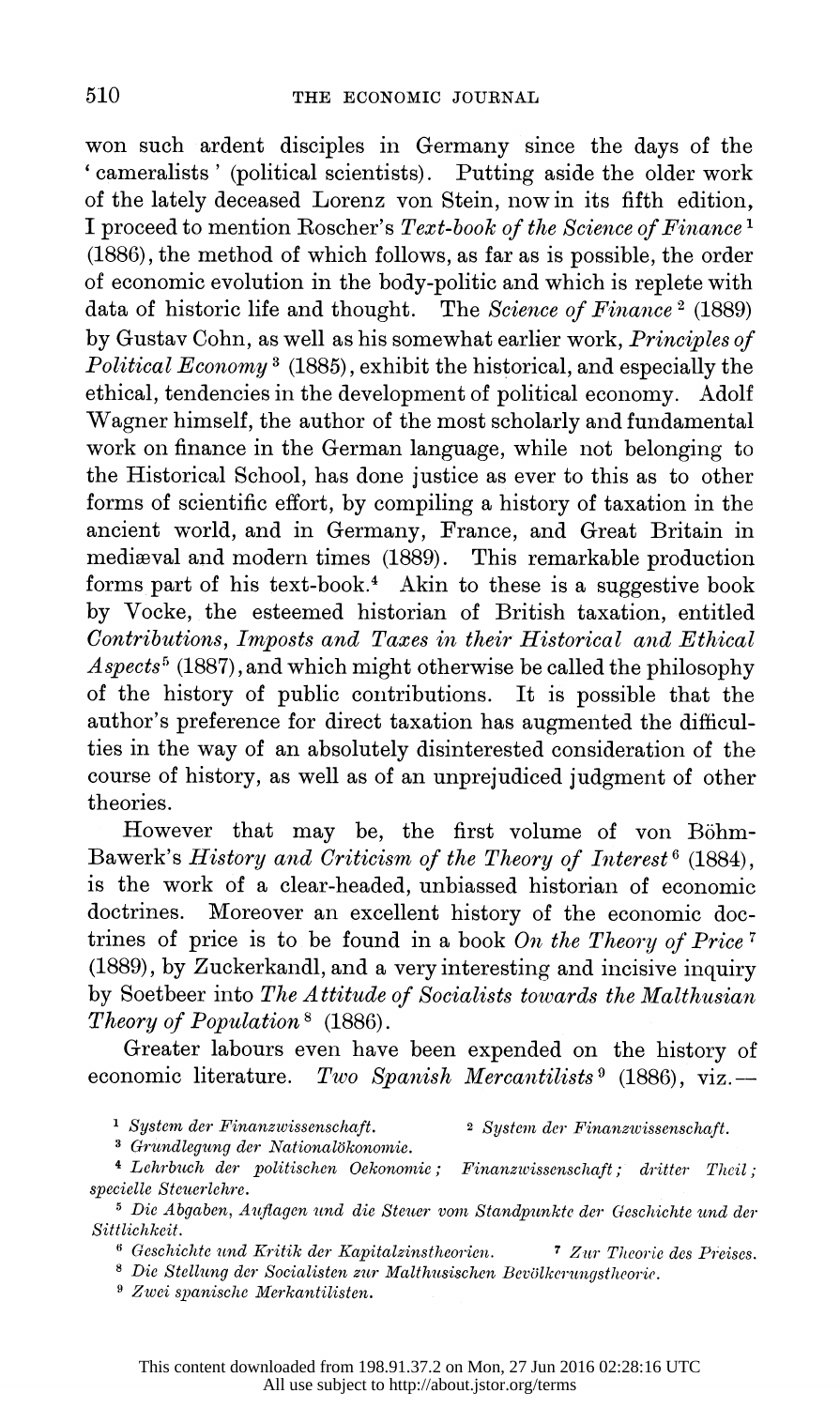Uztariz and Ulloa, by Wirminghaus, is a contribution to a better understanding of the mercantile school so greatly calumniated by Adam Smith. Similar merit is due to Oncken, who has brought us to a deeper knowledge of the physiocrats by his essay  $The$  Elder Mirabeau and the Economic Society in Bern' (1886), as well as by his interesting essay on The Maxim Laissez faire et laissez passer; its Origin and Formation<sup>2</sup> (1886), and finally by editing the works of Quesnay (1888). In two essays published in the Tiibinger Zeitschrift, 1889, 1891, Feilbogen treats of the relation of Adam Smith to Sir James Steuart and David Hume. Zeyss teaches us in his essay entitled Adam Smith and Self  $interest$ <sup>3</sup> (1889), what was the great English economist's general philosophy of life in its bearings on political economy. The writer of this essay has attempted to elucidate the philosophic principles which underlie the political economy founded by Fran9ois Quesnay and Adam Smith.4 Mention should be made of Karl Walcker's Adam Smith the Founder of Political Economy 5 (1890). The writer of this essay has recently published Inquiries  $\emph{Concerning Adam Smith}$  and the Development of Political Economy<sup>6</sup> (1891). Mr. Jenks, the American writer, has published a critical exposition of the theories of Henry C. Carey 7 (1885). Nor has the literature of Socialism failed to find zealous students. Diehl has devoted a monograph of considerable length to Proudhon (1888, 1890). Then Dietzel, of repute as an acute theorist, is engaged in the production of an exhaustive work on Karl Rodbertus, two parts of which are already published (1886, 1888). But the highest level of intellectual excellence in this field is unquestionably attained by Schmoller in his work Contributions to a History of the Literature of Political and Social Science 8 (1888), a collection of essays on certain eminent writers on political economy, distinguished by acute analysis, broad views, and a conciliatory attitude.

 We come now into the domain of facts, where the books may be distinguished as purely historical or purely descriptive. Those

<sup>1</sup> Der ältere Mirabeau und die ökonomische Gesellschaft in Bern.

<sup>2</sup> Die Maxime laissez faire et laissez passer, ihr Ursprung, ihr Werden.

<sup>3</sup> Adam Smith und der Eigennutz. Eine Untersuchung über die philosophischen Grundlagen der älteren Nationalökonomie.

<sup>4</sup> Die Allgemeinen Philosophischen Grundlagen der von François Quesnay und Adamz Smith begrilndeten Politischen Oekonomie.

5 Adam Smith der Begründer der Politischen Ockonomie.

<sup>6</sup> Untersuchungen über Adam Smith und die Entwicklung der Politischen Oekonomie.

 $7$  Henry C. Carey als Nationalökonom.

8 Zur Litteraturgeschichte der Staats- und Socialwissenschaften.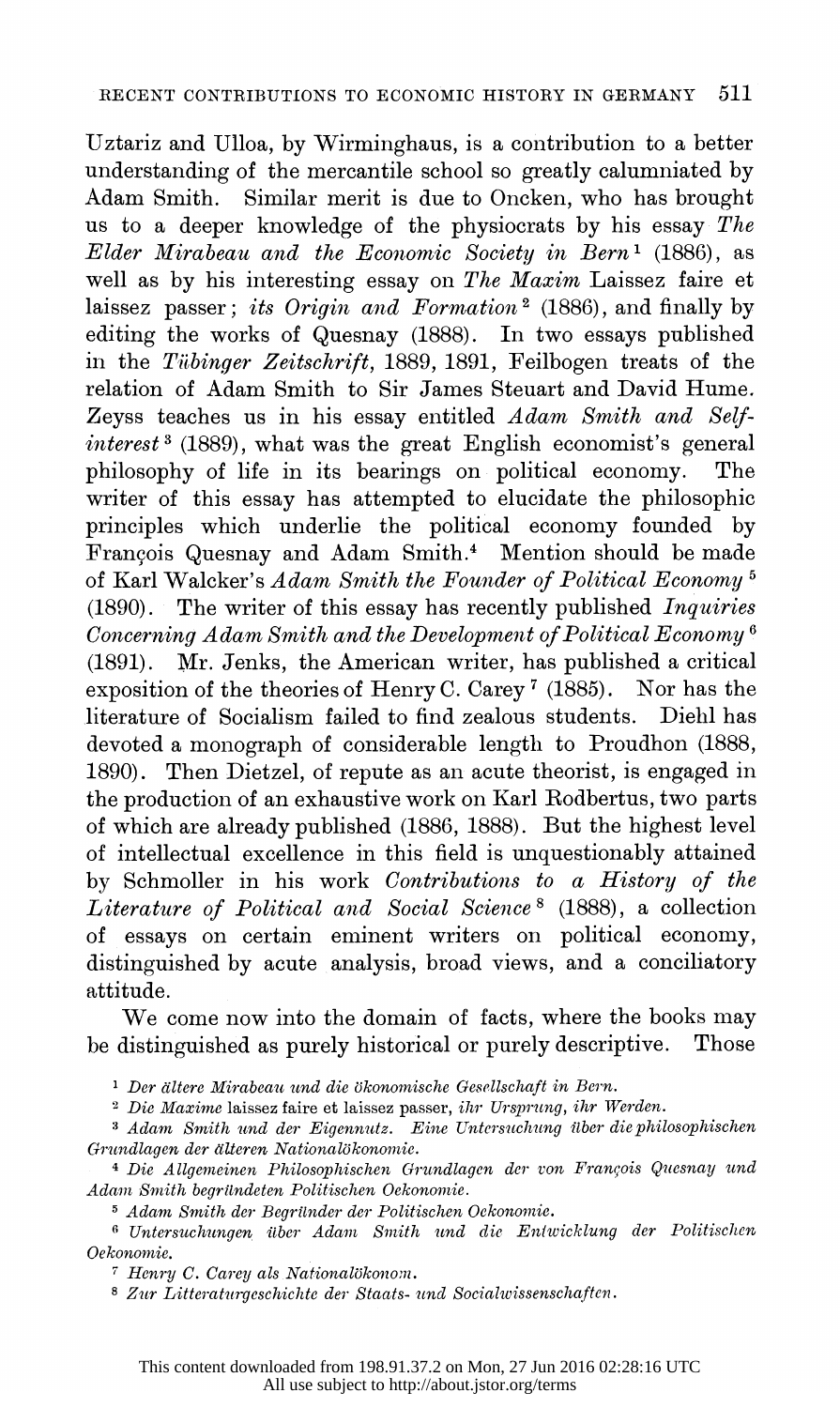which combine in their treatment both development and present conditions I shall mention where appropriate.

 Three monographs on population occupy a prominent position. The Population of the Graco-Roman World<sup>1</sup> (1886), by Beloch is a compilation and a criticism of everything throwing light upon the circumstances of population in the ancient world. Jastrow's book on The Number of Inhabitants in German Towns at the End of the Middle Ages and at the Beginning of the Modern  $Era^2$  (1886), possesses, apart from the data it furnishes, a high theoretic value through the instruction imparted in the methods of investigation and in the courses pursued by research hitherto. Bücher, in an exhaustive work on The Population of Frankfurt-on-Main in the Fourteenth and Fifteenth Centuries<sup>3</sup> (1886), has accomplished valuable and pregnant investigations, worthy of being classed with those of Schönberg and Schmoller.

 Several economists have been engaged upon English political economy and social politics. An exhaustive work by Philippovich von Philippsberg, The Bank of England in the Service of the Fiscal Administration of the State<sup>4</sup> (1885), depicts the relations of that great credit-institution to the administration of the Treasury and public debts from its foundation up to the present day. Weyer in his book Factory Inspection in England<sup>5</sup> (1888), gives a general account of English factory legislation, but makes the inspection of factories the central theme. Faber we are indebted for a work of merit on The Rise of Agrarian Protection in England<sup>6</sup> (1888). Von Schulze-Gävernitz has given us in his notable book Social Peace<sup>7</sup> (1890) a picture of the social and political education of the English people in the nineteenith century. He has striven to show how the combined effect of labour unions, legislation, and the influence of men like Carlyle, the Christian Socialists, Pusey, Ruskin, Comte, Toynbee and others, has tended to lead England into the path of social peace.

 Pringsheim has published Contributions to the History of Economic Development in the United Netherlands in the Seven teenth and Eighteenth Centuries 8 (1890).

<sup>1</sup> Die Bevölkerung der griechisch-römischen Welt.

<sup>2</sup> Die Volkszahlen deutscher Städte zu Ende des Mittelalters und zu Beginn der Neuzeit.

 $3$  Die Bevölkerung von Frankfurt a/M. im 14. und im 15. Jahrhundert.

<sup>4</sup> Die Bank von England im Dienst der Finanzverwaltung des Staates.

5 Die englische Fabrikinspection.

 $6$  Die Entstehung des Agrarschutzes in England.

<sup>7</sup> Zum socialen Frieden.

8 Beitrage zur wirtschaftlichen Entwicklungsgeschichte der vereinigten Niederlande im 17. und 18. Jahrhundert.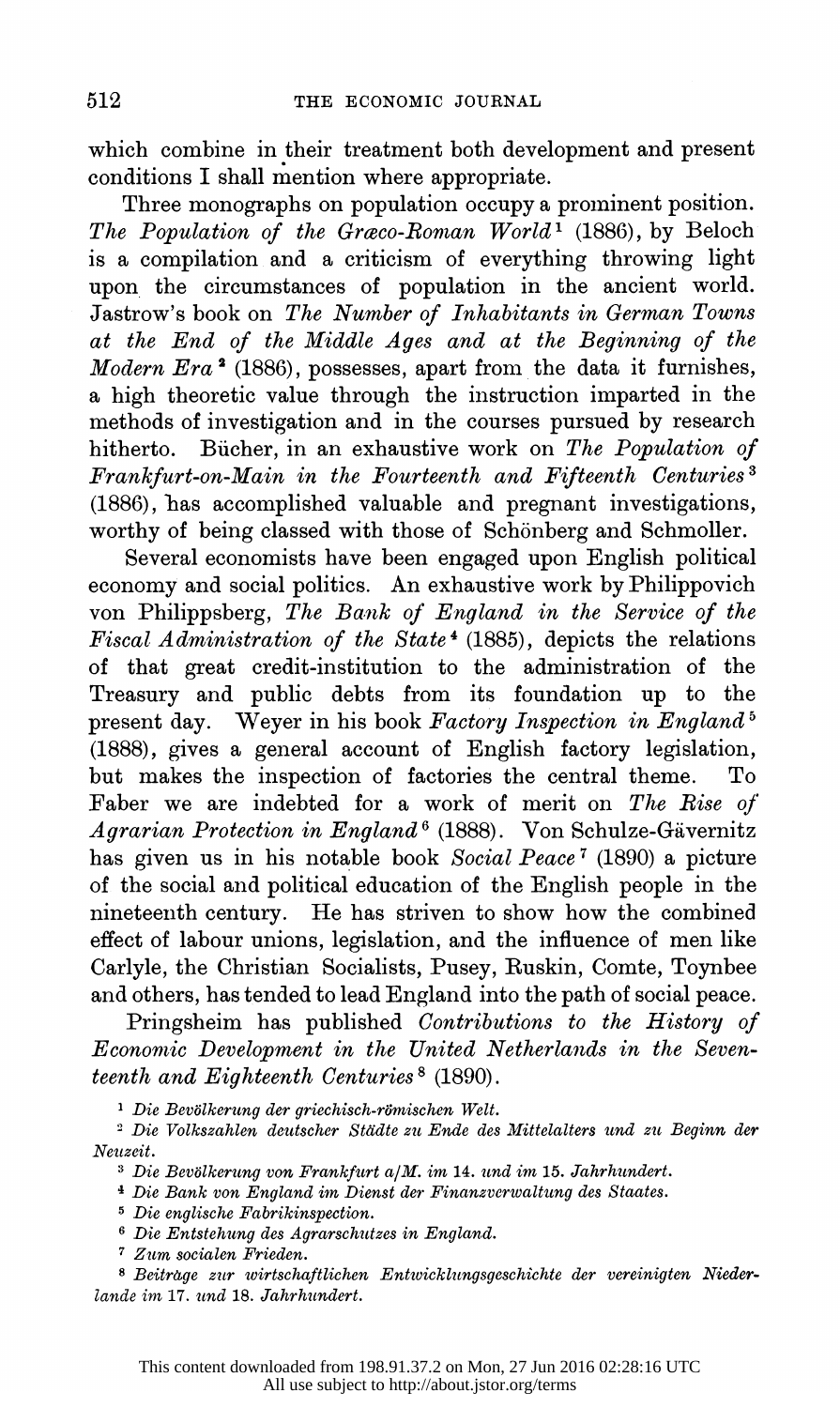The Economic Florescence of Spain in the Sixteenth Century and its Decay<sup>1</sup> (1888), by Haebler, is the first work giving a connected accounit of the development of economic institutions in Spain. It contradicts the widespread assumption that the policy of Charles V. was responsible for their subsequent national decadence, and attaches a proportionately greater significance to the baneful influence of Philip II. and his successors.

 One work only represents Italian economic history, viz., The Consulate of the Sea in Pisa<sup>2</sup> (1888), an interesting monograph by Schaube, who has already published a work on the consulate ,of the sea in Genoa.

Johann von Keussler has recently completed his great work, A History antd Criticism of Village Communal Tenure in Russia 3  $(1876-1887)$ , a valuable contribution to the knowledge not only of Russia, but also of agrarian history in general. Further in formation concerning economic and social conditions in Russia is contained in Staehr's On the Origin, History, and Significance of the Russian Artel<sup>4</sup> (1890), and in von Transehe-Roseneck's Landlord and Peasant in Livonia in the Seventeenth and Eighteenth Centuries<sup>5</sup> (1890).

 Among contributors to the economic history of Switzerland Schanz stands pre-eminent as the author of a great work entitled Taxation in Switzerland and its Development since the Beginning of the Nineteenth Century<sup>6</sup> (1890). This is a subject of special and manifold interest, due to the great variety of economic and ethnic conditions as well as the advanced stage of autonomy in the different cantons. Besides, the author does not strictly confine his view to the present century, but takes a retrospect of earlier stages of development.

 The lion's share of all the research in economic history falls naturally to Germany. There is a wealth of interesting ma terial in Lamprecht's extremely comprehensive work, Economic Life in Mediaval Germany<sup>7</sup> (1886). It contains at once more and less than the title leads us to expect, the focus of his investigations being the cultivation of the soil in the Moselle districts.

Further investigations in mediaeval times, of a highly meri-

- Die wirtschaftliche Blilte Spaniens im 16. Jahrhundert und ihr Verfall.
- Das Consulat des Meeres in Pisa.
- <sup>3</sup> Zur Geschichte und Kritik des bäuerlichen Gemeindebesitzes in Russland.
- <sup>4</sup> Ueber Ursprung, Geschichte und Bedeutung des russischen Artels.
- 5Gutsherr und Bauer in Livland im 17. und 18. Jahrhundert.
- <sup>6</sup> Die Steuern der Schweiz in ihrer Entwicklung seit Beginn des 19. Jahrhunderts.
- *The Steaten der Schweiz in inter Entwickling seit Beginn des 13. Jahrt*<br><sup>7</sup> Deutsches Wirtschaftsleben im Mittelalter.<br>NO. 3.—VOL. I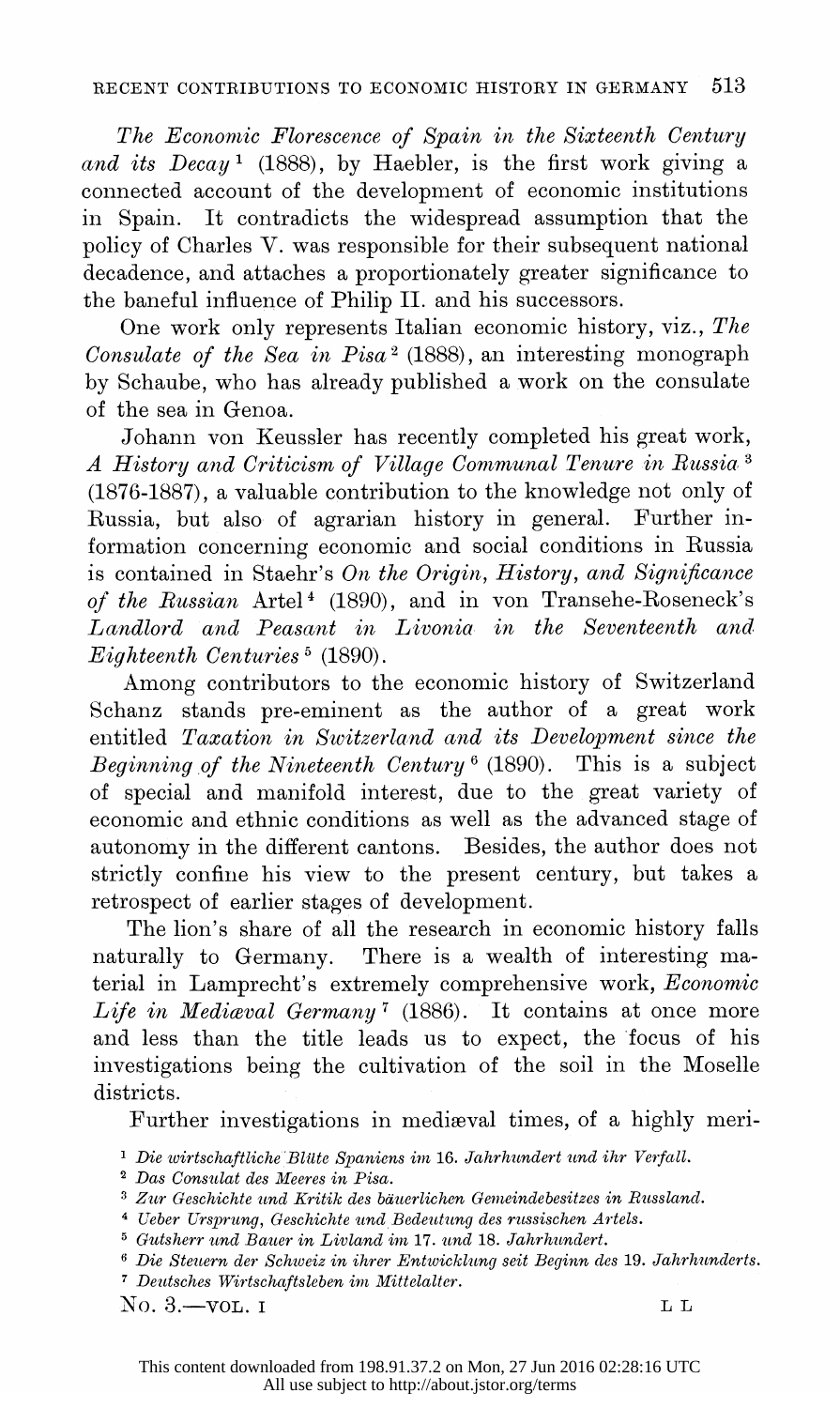torious kind, if of more limited range, are Kruse's History of the Currency in Cologne down to the Year  $1386^{\text{T}}$  (1888), Kostanecki's Public Credit in the Middle Ages<sup>2</sup> (1889), Schoenlank's A History of the Journeymen of Old Nuremberg,<sup>3</sup> published in Conrad's  $Jahrbücher, 1889, and Nübling's The Cotton Industry in Ulm in$ the Middle  $Ages^4$  (1890), an inquiry of special merit from the great mass of data collected. The two works, The Politics of the Municipal Corn-trade in Germany during the Fifteenth, Sixteenth, and Seventeenth Centuries<sup>5</sup> (1889), by Naudé, and Researches in the History of Commerce in Hamburg<sup>6</sup> (1889), by Baasch, must be classed apart. Finally I should mention Bruder's Studies in the Financial Policy of Duke Rudolph IV. of Austria.7 This Duke Rudolph had instituted, as early as the year 1360, a general system of commuting rent and tithes, at first for Vienna and then for most of the provincial towns. Mention too should be made of the appearance a few months ago of Inama-Sternegg's longexpected book, The Economic History of Germany from the Tenth to the Twelfth Century 8 (1891).

Hatscheck in The Manufactory on the Tabor in Vienna<sup>9</sup> (1886) carries us back to the mercanitilism of the seventeenth century, and describes the government institute designed by Becher to combine the functions of an industrial and educational workshop. The most important work on this period is that by Schmoller entitled Studies in the Economic Policy of Frederick the Great<sup>10</sup> (Schmoller's Jahrbuch, 1884, &c.). Here we have the advantage of seeing the economic policy of the great king clearly set forth, impartially appreciated, and defended against the criticisms of Liberals, and besides this an explanation of how so-called mer cantilism is connected with the economic policy of the towns anid the general policy of an absolute monarchy. The book is to a certain extent supplemented by Knapp's very lucid and impartial work entitled The Emancipation of the Peasant and the Origin of the Agricultural Labourer in the Older Parts of Prussia<sup>11</sup> (1887).

- Kolnische Geldgeschichte bis 1386.
- <sup>2</sup> Der öffentliche Credit im Mittelalter.
- 3 Zur Geschichte altnilrnbergischen Gesellenwesens.
- 4 Ulm's Baumwollweberei im Mittelalter.
- 5 Deutsche stddtische Getreidehandelspolitik von 15-17 Jahrhundert.
- B Forschungen zur hamburgischen Handelsgeschichte.
- 7 Studien itber die Finanzspolitik Herzog Rudolf IV. von Oesterreieh.
- 8 Deutsche Wirtschaftsgeschichte vom 10-12 Jahrhundert.
- <sup>9</sup> Das Manufacturhaus auf dem Tabor in Wien.
- 10 Studien iuber die Wirtschaftspolitik Friedrich des Grossen.

<sup>11</sup> Die Bauernbefreiung und der Ursprung der Landarbeiter in den älteren Teilen Preussens.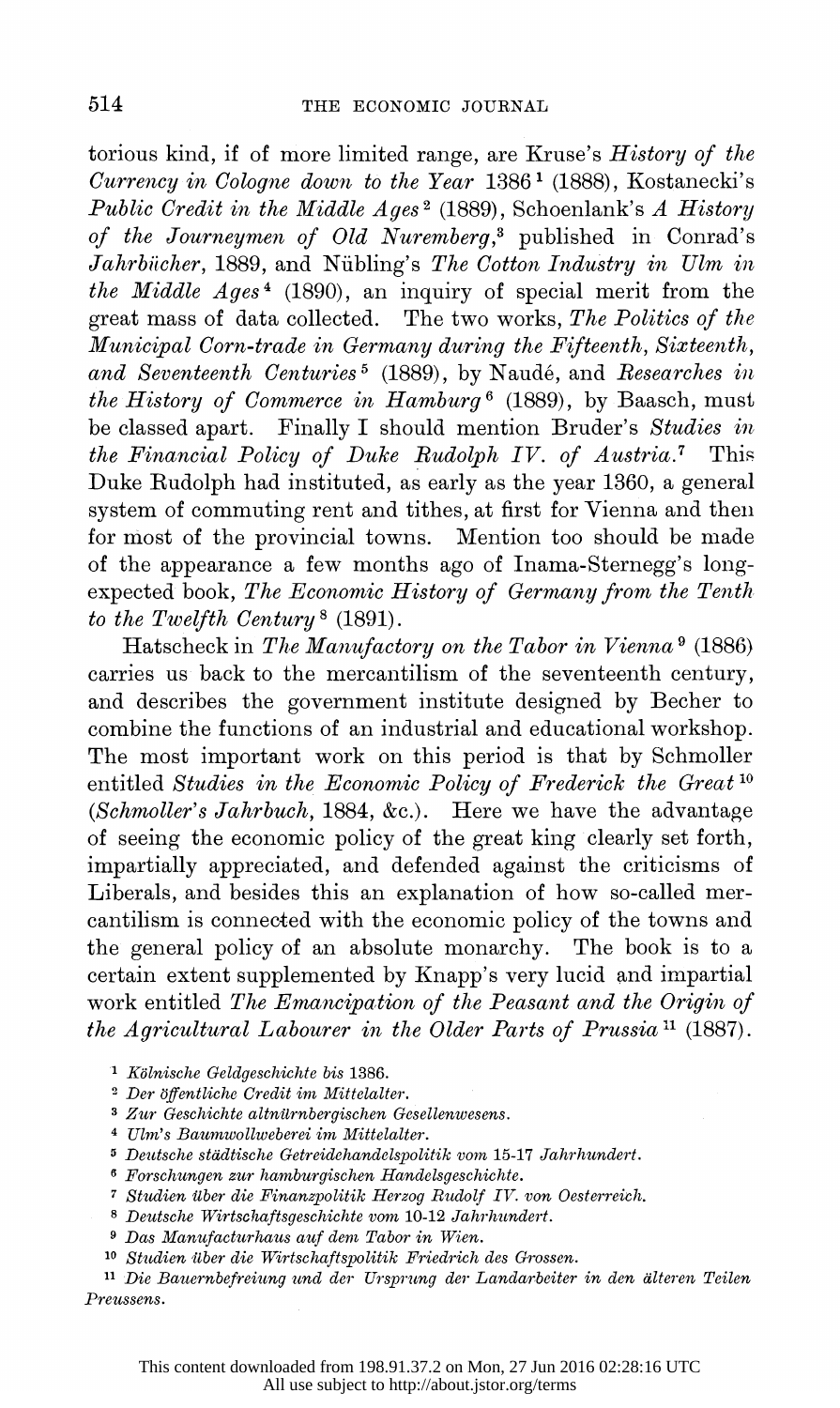The author in the first place sets forth the gradual development of manorial tenure and vassalage in Prussia to the east of the Elbe down to the beginning of the measures enacted by the kings of Prussia for the protection of the peasant. Secondly, he discloses the connecting links between the measures of the eighteenth century and the reforms of the Stein and Hardenberg ministries. With these two works, which have thrown so much light on the economic history of Prussia, we may class a number of able publications written by disciples of Schmoller and Knapp, e.g. The Decline of the Peasantry and the Rise of Manorial Tenure in New Hither-Pomerania and Rügen<sup>1</sup> (1888), by Fuchs; On the Legal Relations between Landlord and Tenant in the Mark of Brandenburg from the Sixteenth to the Eighteenth Century;  $2$  His tory of Taxation in Magdeburg from the Time of the Reformation down to the Eighteenth Century<sup>3</sup> (1888), by Bielfeld; The Leading Reforms in Direct Rural Taxation in Prussia during the  $Eighteenth Century<sup>4</sup>$  (1887), by Zakrzewski; History of Prussian Fiscal Administration from 1766 to 1786<sup>5</sup> (1888), by Schultze; and The Organization and Support of the Prussian National Militia in the Seven Years' War<sup>6</sup> (1888), by Schwartz.

 The efforts made by Germany to found transpontine colonies have directed attention to the earlier colonial policy of Prussia, viz., in Schück's treatise on Colonial Policy in Brandenburg-Prussia under the Great Elector and his Successors<sup>7</sup> (1889), and in Frederick the Great's Asiatic Companies<sup>8</sup> (1890), by Ring.

Longer periods are covered by such works as The Finding and Modelling of Amber and the Amber Trade in Prussia from the Time of the Order<sup>9</sup> down to the Present Day<sup>10</sup> (1887), by Tesdorpf; Pforzheim in the Past<sup>11</sup> (1889), by Gothein; The earliest Industrial

<sup>1</sup> Der Untergang des Bauernstandes und das Aufkommen der Gutsherrschaften in Neuvorpommern und Ruigen.

 2 Ueber die gutsherrlich-bdiuerlichen Rechtsverhdltnisse in der Mark Brandenburg vom 16 bis 18 Jahrhundert.

<sup>3</sup> Geschichte des magdeburgischen Steuerwesens von der Reformationszeit bis in's 18. Jahrhundert.

<sup>4</sup> Die wichtigeren preussischen Reformen der directen ländlichen Steuern im 18. Jahrhundert.

5 Geschichte der preussischen Regieverwaltung von 1766-1786.

<sup>6</sup> Organisation und Verpflegung der preussischen Landmilizen im siebenjährigen Kriege.

 7 Brandenburg-Preussens Colonialpolitik unter dem grossen Kurfursten und seinen Nachfolgern.

 $8$  Die asiatischen Handlungscompagnien Friedrichs des Grossen.

9 i.e. of fhe knights of the " German Order."

 10 Gewinnung, Verarbeitung und Handel des Bernsteins in Preussen von der Ordenszeit bis zur Gegenwart.

11 Pforzheim's Vergangenheit.

L L 2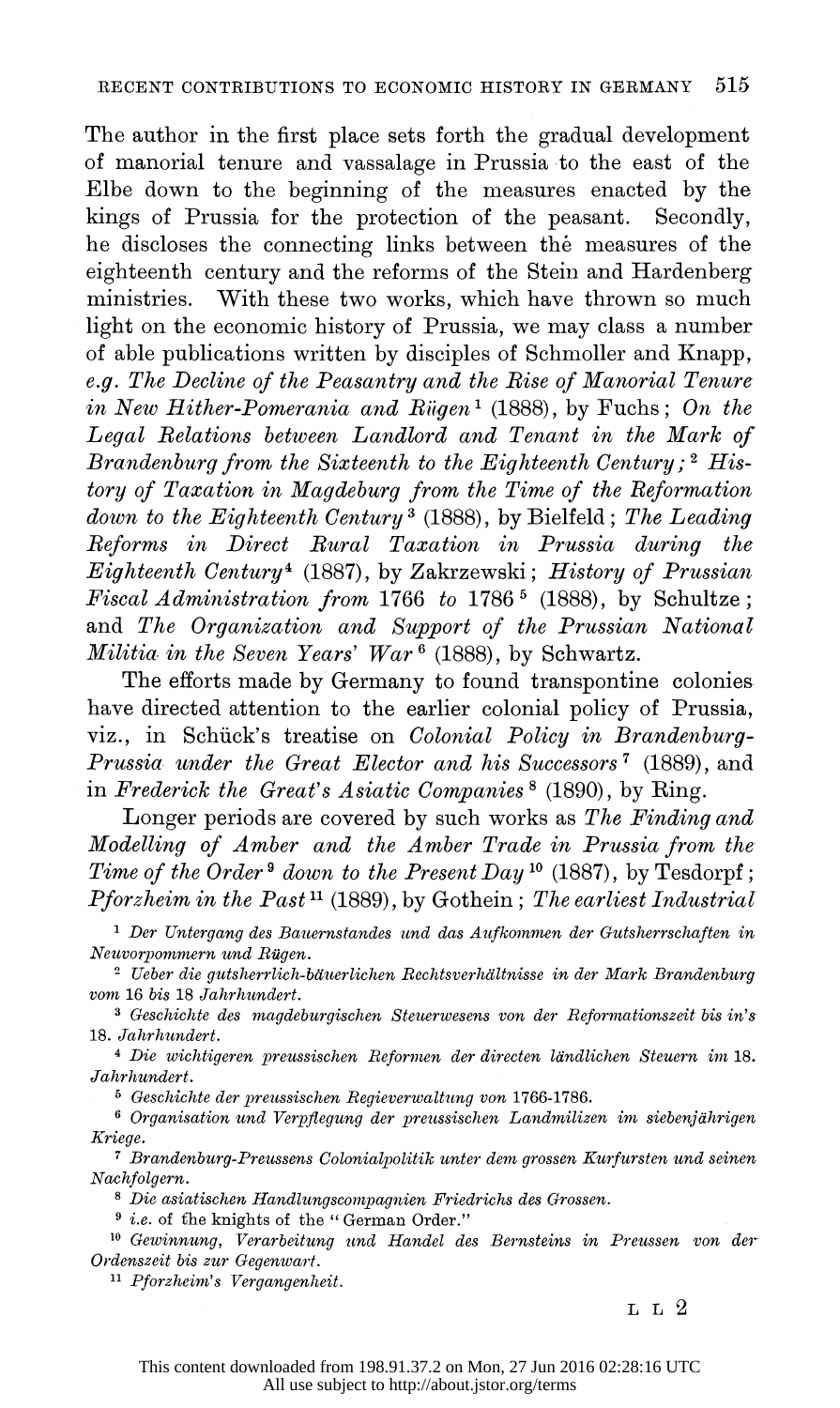Associations in the Town of Wernigerode<sup>1</sup> (1890), by Meister, who traces their history from the thirteenth down to the beginning of the present century, and Backhaus's *Development of Agricul* tural Economy on the Domains of the Counts of Stolberg- Wernigerode<sup>2</sup> (1888).

 In this work as well as in recently published works by Migerka and Herkner we come nearer to our own times. I allude to A Retrospect of the Woollen Industry in Briinn from 1765 to 1864<sup>3</sup> (1890), by the former, and to The Cotton Industry and its Operations in Upper  $Alsoce<sup>4</sup>$  (1887), by the latter, who gives an account of the leading features in the development of this manufacture from the middle of the last century down to the present day. Akin to this book is Emanuel Sax's Domestic Industry in Thuringia,<sup>5</sup> which has been recently completed, the first part having appeared in 1882. Few works have so largely contributed to our knowledge of industrial circumstances in Germany. Lange has published a book On the Glass Manufacture in the Valley of Hirschberg<sup>6</sup> (1889). Thanks to these, as well as to what Thun has written on the industries of the lower Rhine district, Bein on the industries of the Saxon Voigtland (1883-1884), and Schanz on colonization and industry in Franconia (1884), though a work of a more historic character, we can take a more enlightened view of the national situation. Nor must I omit Morgenstern's The Foundries of Fürth<sup>7</sup> (1890), giving an account of the development of that industry from the beginning of the last century, and Zimmermann's book, The Florescence and Decline of the Linen Manufacture in Silesia  $(1885)$ <sup>8</sup> is valuable as the history of the development of a domestic industry.

 Then we have Mamroth's comprehensive History of Taxation in Prussia, 1806-1816 9 (1890); The Administration of the Revenue in Baden from 1868 to 1889 10 (1889), by Philippovich, an author I have already cited; an instructive inquiry into Population and Domestic Industry in the Kreis 11 of Schmalkalden since the Begin-

1 Die altesten gewerblichen Verbande der Stadt Wernigerode.

 2 Entwicklung der Landwirtschaft auf den Grafliich Stolberg-Wernigerodischen Domänen.

<sup>3</sup> Rückblick auf die Schafwollindustrie Brünns, 1765-1864.

 $4$  Die oberelsässische Baumwollindustrie und ihre Arbeiter.

5 Die Hausindustrie in Thitringen.

Die Glas-industrie im Hirschberger Thal.

<sup>7</sup> Die Fürther Metallschläger.

S Blite und Verfall des Leinengewerbses in Schlesien.

<sup>9</sup> Geschichte der preussischen Staatsbesteuerung, 1806-1816.

10 Der badische Staatshautshalt von 1868-1889.

11 Territorial unit of Central Government.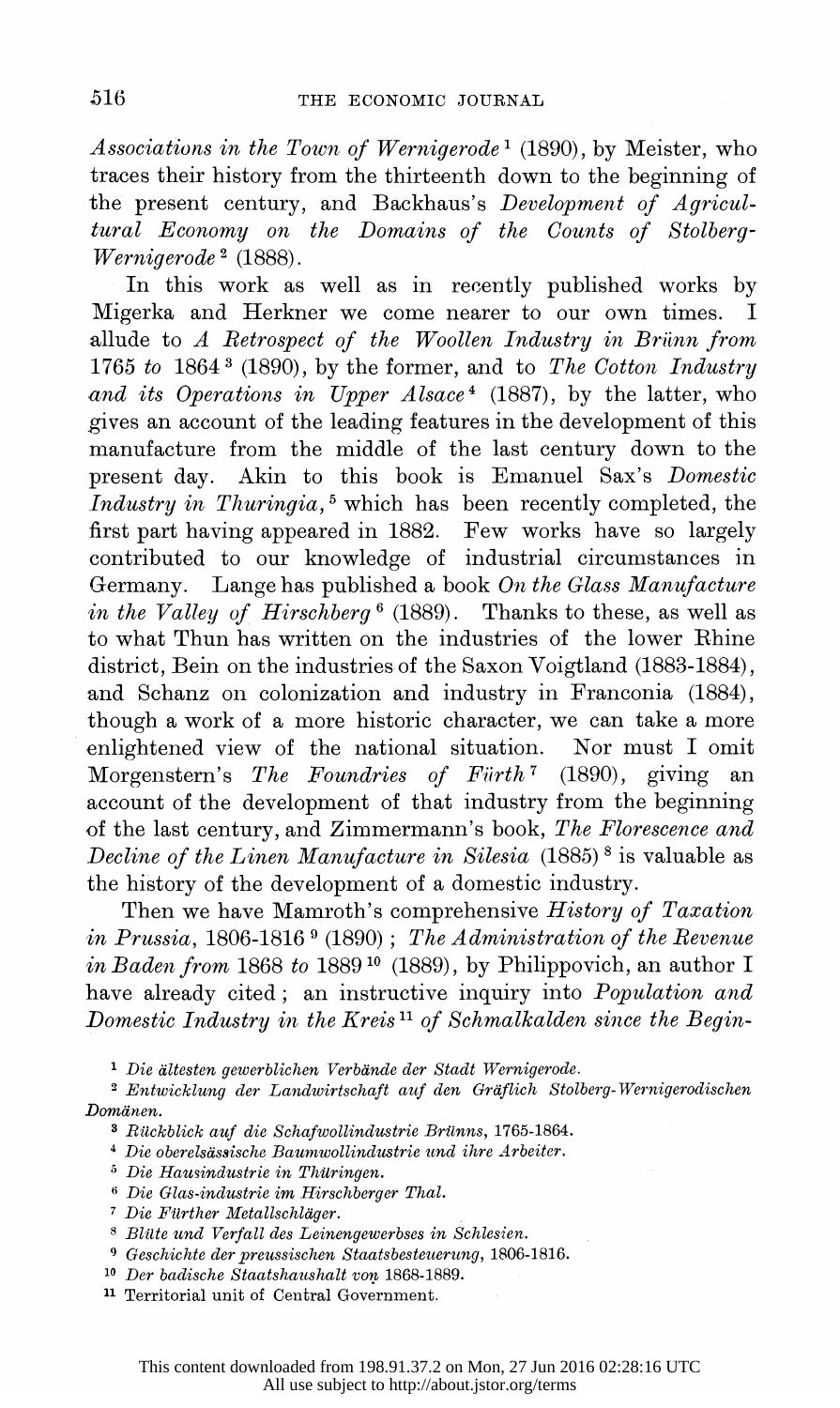ning of the Present Century<sup>1</sup> (1887), by Frankenstein, who had also an interesting article on The Position of Working Women in German Cities<sup>2</sup> (Schmoller's Jahrbuch, 1888); and Kramar's Paper Currency in Austria since 1848<sup>3</sup> (1886), a work of great theoretic value, being an inductive inquiry into the causes of agio and its influence on political economy. Of similar character is Kral's Value of Money and the Movement in Prices in the German Empire 1871-1884 4 (1887).

 Midway between the purely historical and the purely descriptive works stands Aschrott's book on The English Poor Law System, Past and Present<sup>5</sup> (1886). The first volume, dealing with the historical development of English pauper legislation, contains nothing essentially new. The second, which is of greater scientific and practical importance, depicts the Poor Law in England as at present constituted. Schöne's essay, entitled Modern Developments in the Shoemaking Trade historically, statistically, and technically considered  $6$  (1888), is mainly descriptive.

 To the class of mainly descriptive works belong the writings of von der Leyen and of Sartorius von Waltershausen on social and economic circumstances in North America. The former published in 1885 a book on The Railways of North America;<sup>7</sup> the latter followed in 1886 with a work on North American Trade Unions under the Influence of a Progressive Mechanism of Production.<sup>8</sup> Both these works have materially enriched our knowledge of North America. Prison Labour<sup>9</sup> (1888), by Faulkner, an American author, deals likewise with American matters. Special mention is called for by Sering's book, The Agricultural Competition of North America, Present and Future<sup>10</sup> (1887). Of great scientific value in its all-round mastery of the subject, and its clear analysis of the different factors of which the agri cultural competition of America is the outcome, it is the

<sup>1</sup> Bevölkerung und Hausindustrie im Kreise Schmalkalden seit Aufang dieses Jahrhunderts.

<sup>2</sup> Die Lage der Arbeiterinnen in den deutschen Groszstädten.

3 Das Papiergeld in Oesterreich seit 1848.

4 Geldwert tnd Preisbewegung im deutschen Beiche, 1871-1884.

 5 Das englische Armenwesen in seiner historischen Entwicklung und in seiner heutigen Gestalt.

<sup>6</sup> Die moderne Entwicklung des Schuhmachergewerbes in historischer, statistischer und technischer Hinsicht.

7 Die nordamerikanischen Eisenbahnen.

 8 Die nordamerikanischen Gewerkschaften unter dem Einfluss fortschreitender' Productionstechnik.

9 Die Arbeit in den Gefdngnissen.

<sup>10</sup> Die landwirtschaftliche Concurrenz Nordamerikas in Gegenwart und Zukunft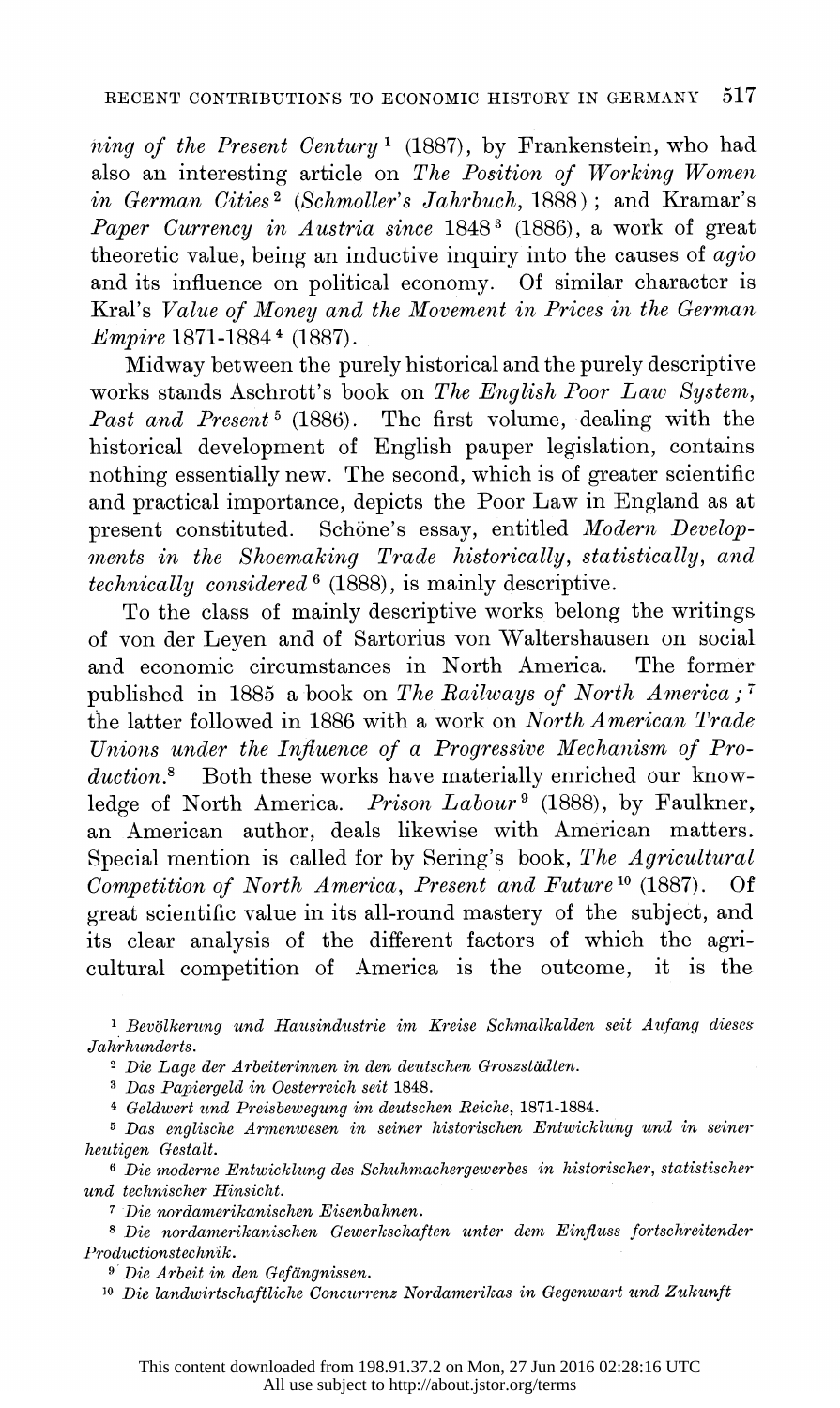product, nevertheless, of eminently practical needs, and its proximate influence has been of a practical nature.

One volume only has so far appeared of Bärnreither's book, Labour Associations in England and their  $Law<sup>1</sup>$  (1886). After a lengthy historical introduction, he discusses mainly the present condition of Friendly Societies in England in a thoroughgoing lucid manner.

 Jansen, in The Economics of the Dutch Colonies in the Batta  $Distriets<sup>2</sup>$  (1886), and Thinkizi Nagai in The Economics of Agriculture in Japan in the Present and in the Future<sup>3</sup> (1887) conduct us to the far East. The latter is a well-drawn picture of the present difficulties of land tenure and cultivation in Japan through the opening up of international commerce since 1868. Singer gives us many interesting *aperçus* of economic conditions in China in a lecture On Social Conditions in Eastern Asia<sup>4</sup> (1888), but his repu tation rests mainly on his excellent Examination of the Social Conditions in the Manufacturing Districts of North-east Bohemia 5 (1885).

Sombart's well-written monograph on The Roman Campagna<sup>6</sup> (1888) is for the most part descriptive. Worthy of note are also The Position of the Domestic Weavers in the Valley of the Weil<sup>7</sup> (1886), by Kaerger. The Condition of the Alsatian Peasantry<sup>8</sup> (1886), by Hertzog, and Contributions to the Present Position of Domestic Industry in Russia<sup>9</sup> (1886), by Stellmacher. Post, in his book Model Establishments conducted on the Principle of Personal Care of the Entrepreneurs for their Employés<sup>10</sup> (1889), has commenced to give an account of arrangements instituted by German employers for the well-being of their workmen. Other recent publications of the kind of literature in question are almost exclusively the outcome of the incentive of societies for promoting social reforms. Thus Böhmert's Account of the Poor Law Administration in Seventy-seven German Towns<sup>11</sup> (1886), was

<sup>1</sup> Die englischen Arbeiterverbände und ihr Recht.

2 Die hollandische Kolonialwirtschaft in den Battalandern.

 $3$  Die Landwirtschaft Japan's, ihre Gegenwart und ihre Zukunft.

4 Ueber die sozialen Verhdltnisse in Ostasien.

 5 Untersuchungen ilber die sozialen Zutstande in den Fabrikdistricten des nordost lichen Bohmen.

6 Die romische Campagna.

7 Die Lage der Hausweber im Weilerthal.

 $8$  Die bäuerlichen Verhältnisse im Elsass.

<sup>9</sup> Ein Beitrag zur Darstellung der Hausindustrie in Russland.

<sup>10</sup> Musterstätten persönlicher Fürsorge von Arbeitgebern für ihre Geschäftsangehörigen.

<sup>11</sup> Darstellung des Armenwesens in 77 deutschen Städten.